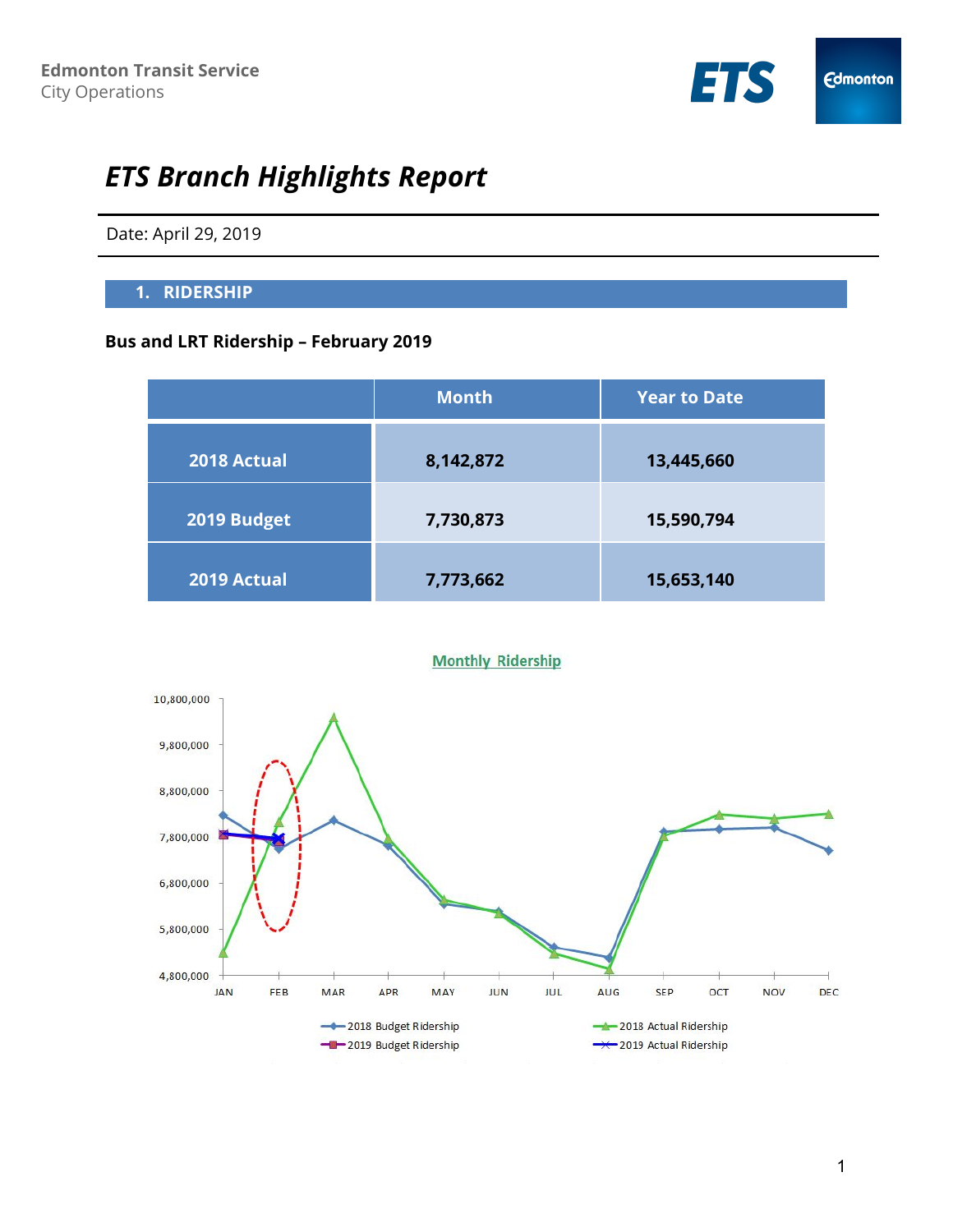## **2. ETS UPDATES**

#### **Smart Fare Status Update**

Between April 4 and April 12, the first visible step in the implementation of the Regional Smart Fare Electronic Payment System will take place. Fare validators will be installed on five ETS buses in order to confirm design, installation and wiring requirements for the different types of buses in our fleet. These fare validators will not be activated at this time. The five buses include an articulated bus and conventional bus operating from Centennial Garage, and a Vicinity bus and two conventional buses operating from Mitchell Garage.

Installation of fare validators on the remaining buses in our fleet will start later this year and will be completed on all buses by spring 2020. For DATS buses, Operators will be issued handheld units for validating fares of paratransit customers. Starting in late 2020, fare validators will be used by customers to tap fare payment cards when boarding and alighting.

The Regional Smart Fare Electronic Payment System will be rolled out to customers of all public transit systems in the Edmonton Metropolitan Region in the second half of 2020, making it easier for customers to obtain and pay for their rides on public transit across the region. Customers will be able to use a transit fare card, or tap a credit or debit card or other compatible device. Transit customers will be able to set up an "account", which would allow them to purchase different fare products online, at retail outlets, through a customer call centre or at a new Smart Fare vending machine in LRT stations.

#### **Thales Update Metro Line**

The City terminated its contract with Thales, the Metro Line signalling system contractor. The Metro Line will continue to operate as normal without disruptions using the existing signalling system. ETS will now focus on the alternative signalling plan to replace the Thales system. The Metro line is used by over 34,000 passengers every day. Now is the time to move forward and deliver an LRT line that Edmontonians will be proud of. For more details, please visit th[e](http://transformingedmonton.ca/metro-line-update-city-issues-termination-notice-to-thales/) [Transforming](http://transformingedmonton.ca/metro-line-update-city-issues-termination-notice-to-thales/) Edmonton blog, and see th[e](https://drive.google.com/open?id=1KG_dQPf8FsxvIhLuFKXMZssgENg4Lnay5RMlVjfPYQE) [FAQs](https://drive.google.com/open?id=1KG_dQPf8FsxvIhLuFKXMZssgENg4Lnay5RMlVjfPYQE) document.

#### **Customers Line Up for Cookies from ETS**

ETS handed out swag, cookies, coffee at Churchill, MacEwan, Kingsway, and NAIT stations to thank customers for taking the Metro line. ETS wanted to thank customers for choosing the LRT during maintenance and construction projects, which will continue until August 2019. Branch Manager Eddie Robar was present and said it was a great opportunity for some genuine face-to-face time with customers.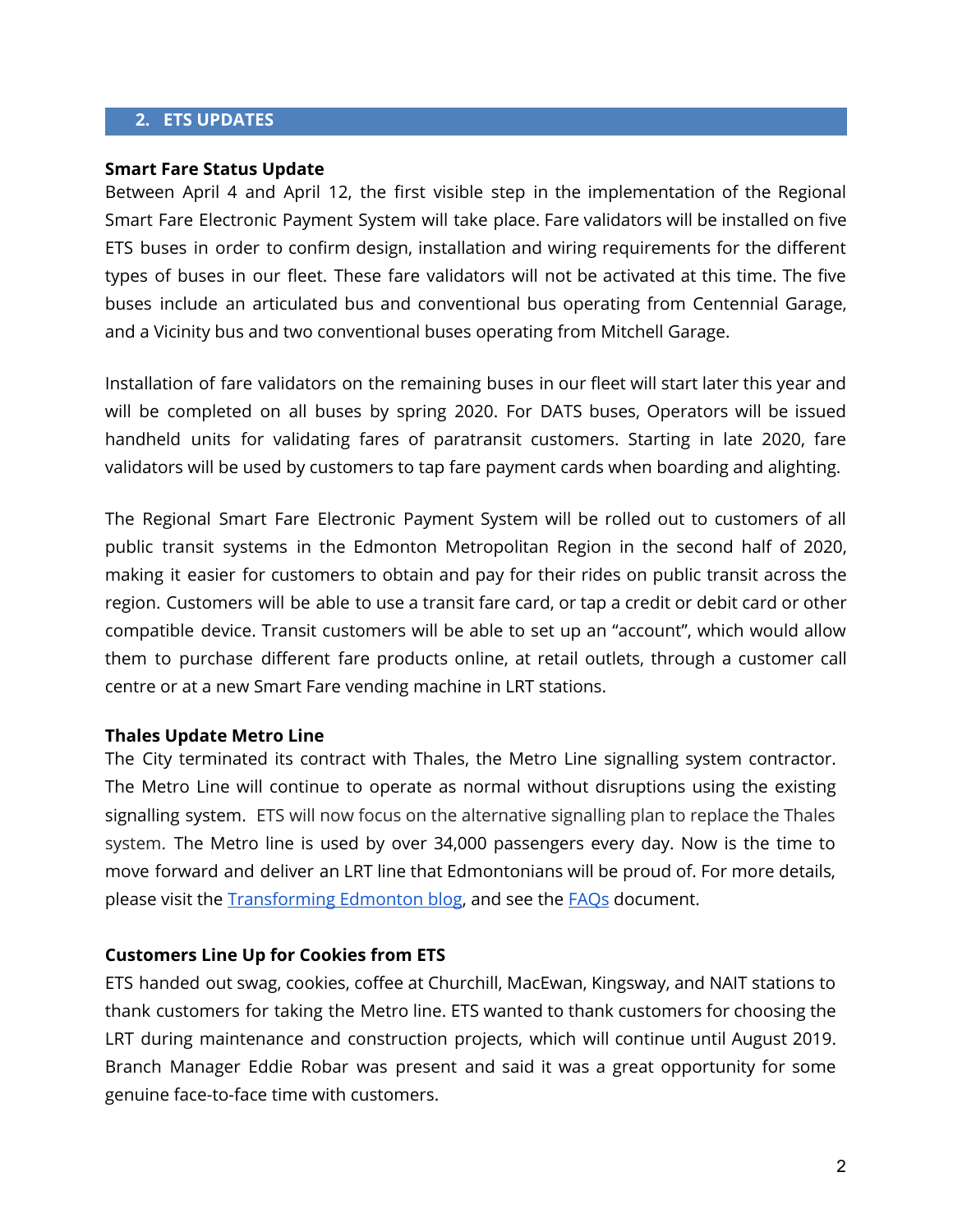## **Closure of 95 Ave for TransEd's Valley Line LRT Construction**

From April 28 until approximately late November, Routes 112, 322 and 965 will detour off 95 Avenue between 85 Street and 92 Street to accommodate TransEd's Valley Line LRT construction. During TransEd's work, all bus stops on 95 Avenue from 85-92 Street will be temporarily closed. Bus Stop #2841 outside Central Baptist Manor, Bus Stop #2383 for Route 112 (Connors Road and 95 Avenue westbound) and Bus Stop #2011 (92 Street and 95 Avenue westbound) will also be temporarily closed.

TransEd will provide free shuttle service from Montgomery Place to the intersection of 95 Avenue and 85 Street where passengers can board Route 112 for travel to Capilano Mall or downtown, and Route 322 to Bonnie Doon Mall. There will be TransEd teams on-site at the intersection to assist customers in making connections to these routes.

Passengers can also take Route 322 from Bus Stop #2382 on the east side of Connors Road at 95 Avenue, which will take them to the same intersection as the free shuttles. From there, passengers can board Route 112, if needed. Passengers can also use Bus Stop #2066 (94 Street and Connors Road southbound) to board Route 8 to the Bonnie Doon Mall.

## **Annual Service Plan Launch**

ETS has launched its first Annual [Service](https://www.edmonton.ca/ets/2018-2019-annual-service-plan.aspx) Plan that includes key transit projects and branch priorities. It is a trusted source of information for ETS staff and customers about what the branch is focusing on in 2019. The plan aligns with the Corporate Business Plan and the City Operations Business Plan. It focuses on three buckets: Strategy, Infrastructure and Technology.

# **3. ETSAB INFORMATION REQUESTS**

# **ATMs at Transit Centres**

The City has a contract with Cardtrornics (non-bank ATM operator) to provide ATM service at various ETS facilities/locations. There are currently 9 ATMs available. Locations are determined by the vendor and based on factors such as security, ridership and competition (nearby banks or convenience stores).

Current ATM locations: Belvedere, Central, Churchill, Stadium, University (East), Century Park, Clareview, Coliseum, and Southgate